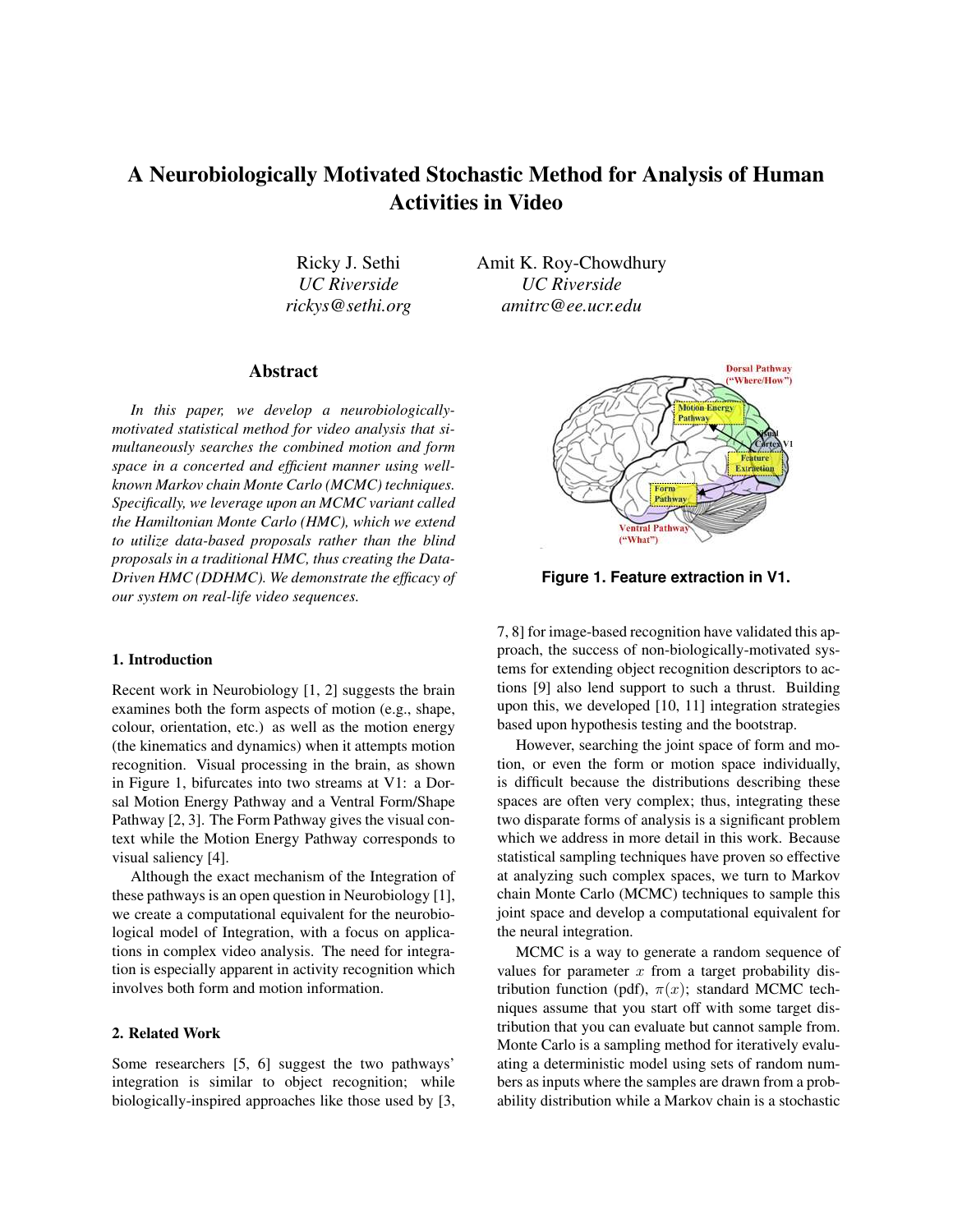process that consists of a finite number of states with probabilities for transitions from each state to the next and having the property that future states depend only on the present state. Hamiltonian Monte Carlo (HMC), also referred to as the Hybrid Monte Carlo, is an alternative MCMC technique in which an auxiliary (fictitious) momentum variable is introduced for each parameter of the target pdf. HMC tries to avoid the random walk behavior of regular MCMC and allows proposals to move across the sample space in larger steps, thus allowing the proposals to be less correlated and converge to the target distribution more rapidly.

In general, the HMC is faster than classical stochastic sampling-based (Gibbs sampling, Metropolis-Hastings, etc.) MCMC optimization algorithms. By following the dynamical path in phase-space, we can propose candidate moves that are far away from the current state but that still have a substantial chance of being accepted. This gives us a way to efficiently explore large regions of phase-space by simulating Hamiltonian dynamics in fictitious time in the traditional HMC. The benefit of following the trajectory of the system in phase-space is that it eliminates the random walk aspect of the chain while also improving mixing and producing more accurate estimates and allowing us to explore quickly regions that are far away from the current state.

Besides the HMC, another recent innovation in the development of MCMC was the Data-Driven MCMC (DDMCMC), which uses data-driven proposals to make the Markov chain efficient. DDMCMC has mainly been applied to image segmentation and object recognition [12]; similarly, although HMC has been applied to particle filters and tracking [13, 14, 15], these techniques have never been applied to activity recognition to the best of our knowledge. The ability of HMC to incorporate the underlying system dynamics in the MCMC process makes it an ideal candidate for problems in activity search and recognition.

Relying upon a data-driven component to make more informed proposals than the blind proposals generated within a traditional HMC, we form the logical next step in HMC development by introducing the Data-Driven HMC (DDHMC)*, which use these data-driven proposals to make the HMC search more efficient*. In addition, we apply the HMC framework, via the DDHMC, to activity recognition for the first time. Almost all activity recognition methods use some variant of context (form; e.g., appearance) and saliency (motion) analysis but utilize different heuristics to conduct that analysis. Thus, the integration afforded by DDHMC provides a stochastic search framework that is especially suited for activity recognition.



**Figure 2. Motion-Proposal Generation.**

#### 3. Integration via DDHMC

Starting with tracks for an object, we calculate the motion and form features for each object and use them to compute similarities between the video obtained from a query track and all the database test tracks. We then convert the similarities to probability density functions by casting them as a kernel density or Gibbs estimator.

However, this results in a potentially complex and difficult-to-sample joint distribution:  $\pi(\tau, f)$  =  $\pi(\tau | f) \pi(f) = \pi(f | \tau) \pi(\tau)$ , where  $\pi(f)$  is the pdf for the Form pathway and  $\pi(\tau)$  is the pdf for the Motion pathway. Our goal is to sample this joint space,  $\pi(\tau, f)$ , and we employ our DDHMC to do exactly this since the HMC has proved so successful in analyzing high-dimensional spaces in phase space. We expect the peaks to be highest in our joint distribution where both individual distributions exhibit higher values and we use the data-driven proposals to narrow in on those areas specifically. We are thus exploring the joint space by drawing proposals from one dimension/distribution and then searching in that vicinity in the other dimension/distribution. Because we expect the peaks in the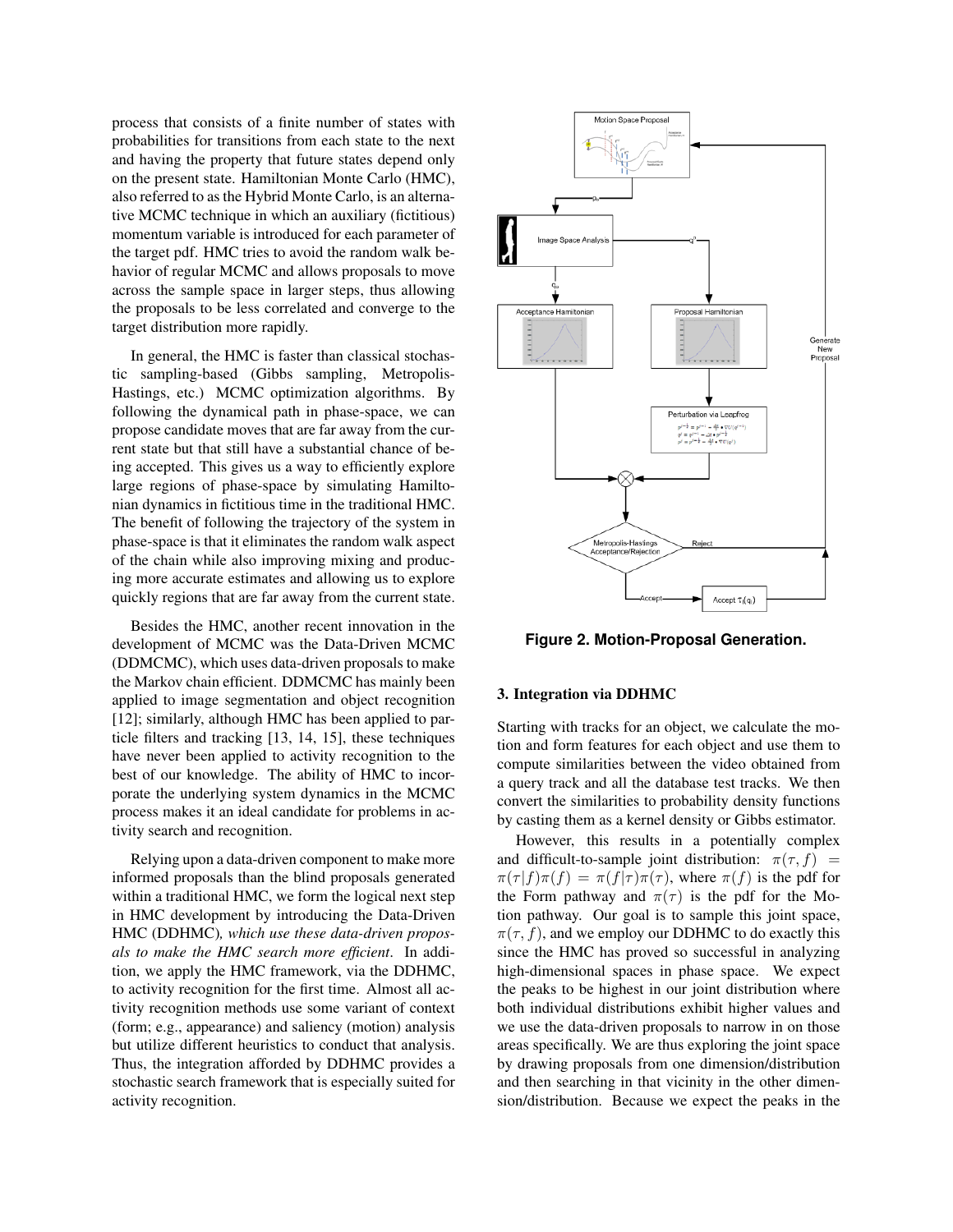joint distribution to correspond to areas where peaks of the motion and form distributions maximally overlap, we can use the DDHMC to sample from just the  $\pi(\tau)$  or the  $\pi(f)$  instead of the  $\pi(\tau, f)$ , as well. In the motionbased DDHMC, we sample from the distribution of motion similarities,  $\pi(\tau)$ .

Our integration affords a hierarchical classification scheme in which the data-driven proposal does an initial, gross classification. Thus, we use the Hamiltonian analysis we developed in [10, 11] to generate the motion-based proposals whereas the mean shape method we developed in [16] is used for the form pathway and confirms the acceptance, as seen in Algorithm 1. In Algorithm 1,  $\tau_o$  is the initial trajectory from the gallery/database,  $\tau_q$  is the trajectory of the query, *nsamples* is the number of samples in the gallery/database, and  $D_{Motion}$  ( $\tau_o$ ,  $\tau_q$ ) is the motion energy distance measure for the trajectory  $\tau_o$  from  $\tau_q$  and  $D_{Form}(\tau_o, \tau_q)$  is its shape/form-based distance.  $H(\tau_q)$ is the Acceptance Hamiltonian and  $H'(\tau_i)$  is the Proposal/Guide Hamiltonian and  $H(\tau; t) = H(q(t), p(t))$ for the trajectory  $\tau(q, p)$ .

We form a pseudo-Hamiltonian, where the imagebased and motion-based similarities are cast into a Hamiltonian function and we use the distance measures for the form and motion as the generalized coordinates and momenta, respectively, in lines 12-16, in order to create the Proposal Hamiltonian and the Acceptance Hamiltonian. In particular, we form the Acceptance Hamiltonian,  $H(q_o, p_o)$ , by using the motion-based distance measure to determine the  $p<sub>o</sub>$  and the image-based distance measure to determine the  $q<sub>o</sub>$ . We also form the Proposal Hamiltonian,  $H^{'}(q^o, p^o)$ , by using the imagebased distance measure to determine the  $q<sup>o</sup>$  and by sampling a normal distribution to determine the  $p^o$ .

This Proposal Hamiltonian is then subjected to a perturbation via Dynamic Transitions using Leapfrog in phase space because we assume the Shape/Form method is not perfect and the perturbation, just like the Dynamic Transitions in the Traditional HMC, accounts for such errors.

In Step 3, a normal HMC Metropolis-Hastings is used on the difference between the Acceptance and Proposal/Guide Hamiltonians. We finally accept the proposed trajectory if  $\delta H \leq 0$  because it penetrates the Acceptance Hamiltonian's trajectory in phase space then (and so, we conclude the Guide Hamiltonian's trajectory is the same); but if  $\delta H > 0$ , we only accept with probability  $\alpha$ . The penetration of one Hamiltonian trajectory by the other means they intersect which implies they are the same, as per [17].

An overview of the proposal generation is shown in Figure 2: here we see that the motion-based proposal



**Figure 3. Proposals in Trajectory Space.**

suggests a fictitious momentum,  $p$ , and the image-based method is used within the HMC framework to get the fictitious position coordinate,  $q$ ; finally, both the  $q$  and the p are used to create the Hamiltonian,  $H(q, p)$ , which is then analyzed via the HMC framework to make the final acceptance decision. Please note that our Hamiltonians are based on real data, unlike the traditional HMC. In Figure 2, where we see that the motion-based proposal suggests an artificial momentum, p, and the formbased method is used within the HMC framework to get the artificial position coordinate,  $q$ ; finally, both the  $q$  and the  $p$  are used to create the Proposal Hamiltonian,  $H'(q^o, p^o)$  and the Acceptance Hamiltonian,  $H(q_o, p_o)$ , which are then analyzed via the HMC framework to make the final acceptance decision.

A diagrammatic representation of the overall evolution and eventual matching approach of the algorithm in trajectory space is shown in Figure 3. Figure  $3(a)$ shows seven trajectories in trajectory space (represented as yellow circles). The DDHMC Algorithm starts off in Figure 3(b), where we enter Step 1 of the algorithm and find a proposal trajectory. This Proposal Hamiltonian is then compared with the Acceptance Hamiltonian and, if it is accepted, the algorithm continues with the loop by finding a new Proposal Hamiltonian in (c). In this way, the algorithm maneuvers through trajectory-space, only picking out those trajectories whose Proposal Hamiltonians are confirmed by the Acceptance Hamiltonian of the query clip in  $(c)-(e)$ .

#### 4. Experiments

Experiments on the well-known Weizmann dataset demonstrate how the Integration afforded by the DDHMC helps reduce the search space using the datadriven portion, as well as the hierarchical scheme for recognition, as shown in Figure 5. For all of these experiments, tracking and basic object-detection was already available and we utilized these  $(x, y, t)$  tracks to compute the Hamiltonian, as shown in [10, 11].

The Weizmann dataset (http://www.wisdom.weizmann.ac.il/ ~vision/SpaceTimeActions.html) consists of a database of 90 lowresolution (180 x 144, deinterlaced 50 fps) video sequences showing nine different people, each performing 10 natural actions. We analyze these using shape methods for the image component, using mean shape [16], as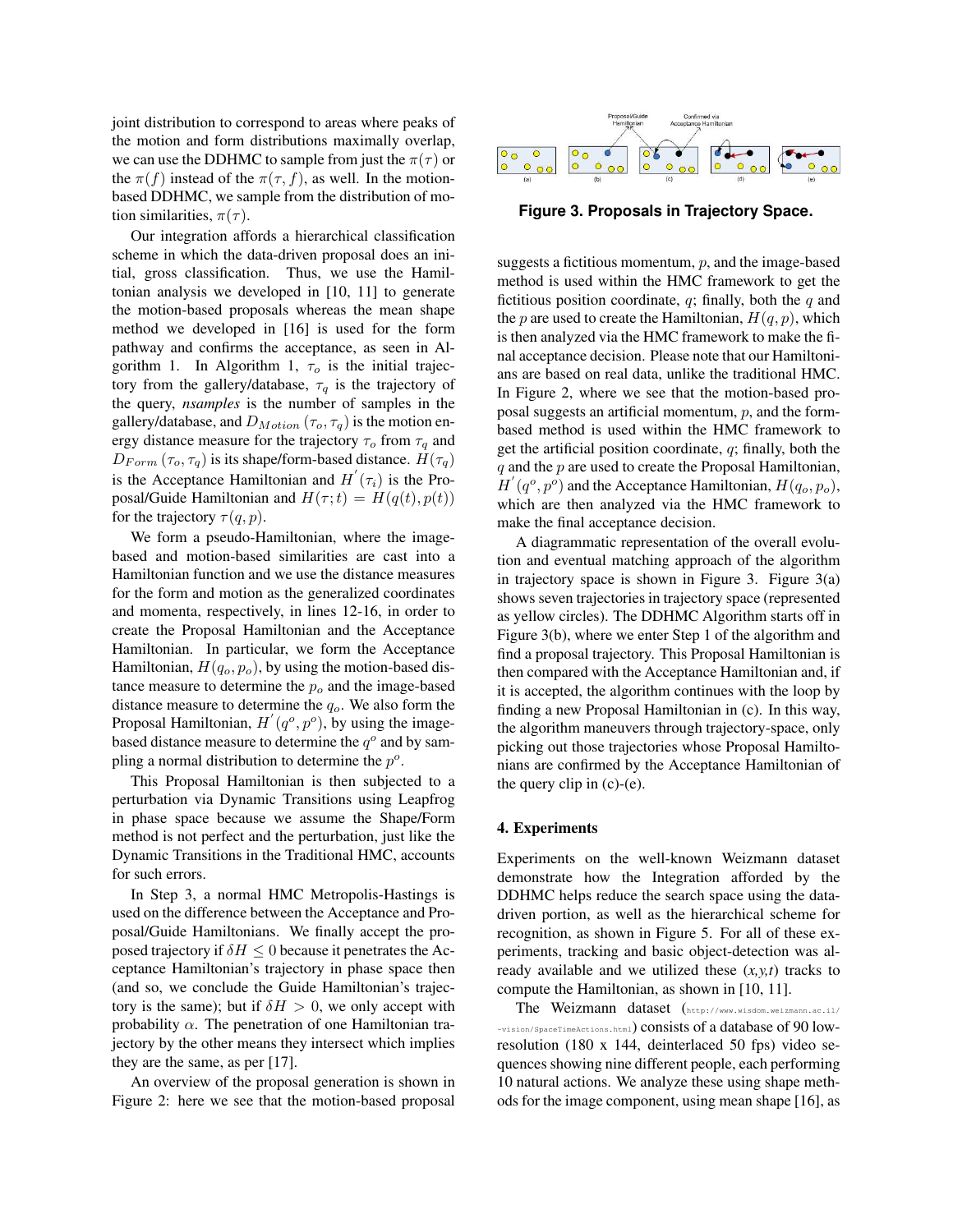







well as via the Hamiltonian Energy Signature for motion [10, 11], by computing the tracks of the points on the contour and constructing the Hamiltonian.

We show the clustering of activities by the various algorithms where at least three people doing the same activity with an acceptance ratio of at least 0.75 are grouped together. Using this analysis, we see in Figure 5 how the Bend activity is confused with four others by just the Motion Energy examination and Image examination; the HMC narrows it down to just three others, but the DDHMC does the best.

Similar results are seen for the other activities. This dataset shows the potential to significantly reduce the search space in video database search problems. Since activity search in video is becoming a very important problem, we expect the DDHMC to be an important contribution in this direction.

In Figure 4, we see similarity matrices using using the Weizmann dataset for a) Motion only, b) Form only, c) HMC Integration, and d) Integration using DDHMC. The rows and columns represent 10 activities by people and are organized according to activity. The plots show the clarification of matches using the different methods: in (a), Motion confuses most activities and does a gross classification; in (b), Image/Form tends to do a little finer granularity of classification; in (c) traditional HMC tends to have slightly better matching; but (d) DDHMC shows the finest granularity and distinction of matches and classification.

#### 5. Conclusion

We present a DDHMC framework in which we first analyze motion-based information and then integrate in the form information via the HMC framework. The DDHMC thus uses motion energy-based data-driven proposals to make more informed proposals than the blind proposals generated within a Traditional HMC. These informed proposals are then used as the datadriven portion of the HMC to do an initial classification of the activities. Our proposed approach, using motion plus form information, thereby provides a natural framework for the integration of image and motion information, and brings the robustness of statistical methods to activity recognition.

Acknowledgement: The authors were partially supported by NSF grant IIS-0712253 and the DARPA VI-RAT program.

### References

- [1] M. Giese and T. Poggio, "Neural mechanisms for the recognition of biological movements and action," *Nature Reviews Neuroscience*, vol. 4, pp. 179–192, 2003.
- [2] R. Sigala, T. Serre, T. Poggio, and M. Giese, "Learning features of intermediate complexity for the recognition of biological motion," in *ICANN*. Springer Berlin, 2005.
- [3] H. Jhuang, T. Serre, L. Wolf, and T. Poggio, "A biologically inspired system for action recognition." ICCV, 2007.
- [4] T. Kadir and M. Brady, "Scale, saliency and image description," *IJCV*, vol. 45, pp. 83–105, 2001.
- [5] M. Giese, "Neural model for the recognition of biological motion," in *Dynamische Perzeption 2*, 2000.
- [6] N. H. Goddard, "The perception of articulated motion: Recognizing moving light displays," Ph.D. dissertation, University of Rochester, 1992.
- [7] T. Serre, L. Wolf, and T. Poggio, "Object recognition with features inspired by visual cortex." CVPR, 2005.
- [8] M. Ranzato, F. Huang, Y. Boureau, and Y. Le-Cun, "Unsupervised learning of invariant feature hierarchies with application to object recognition." CVPR, 2007.